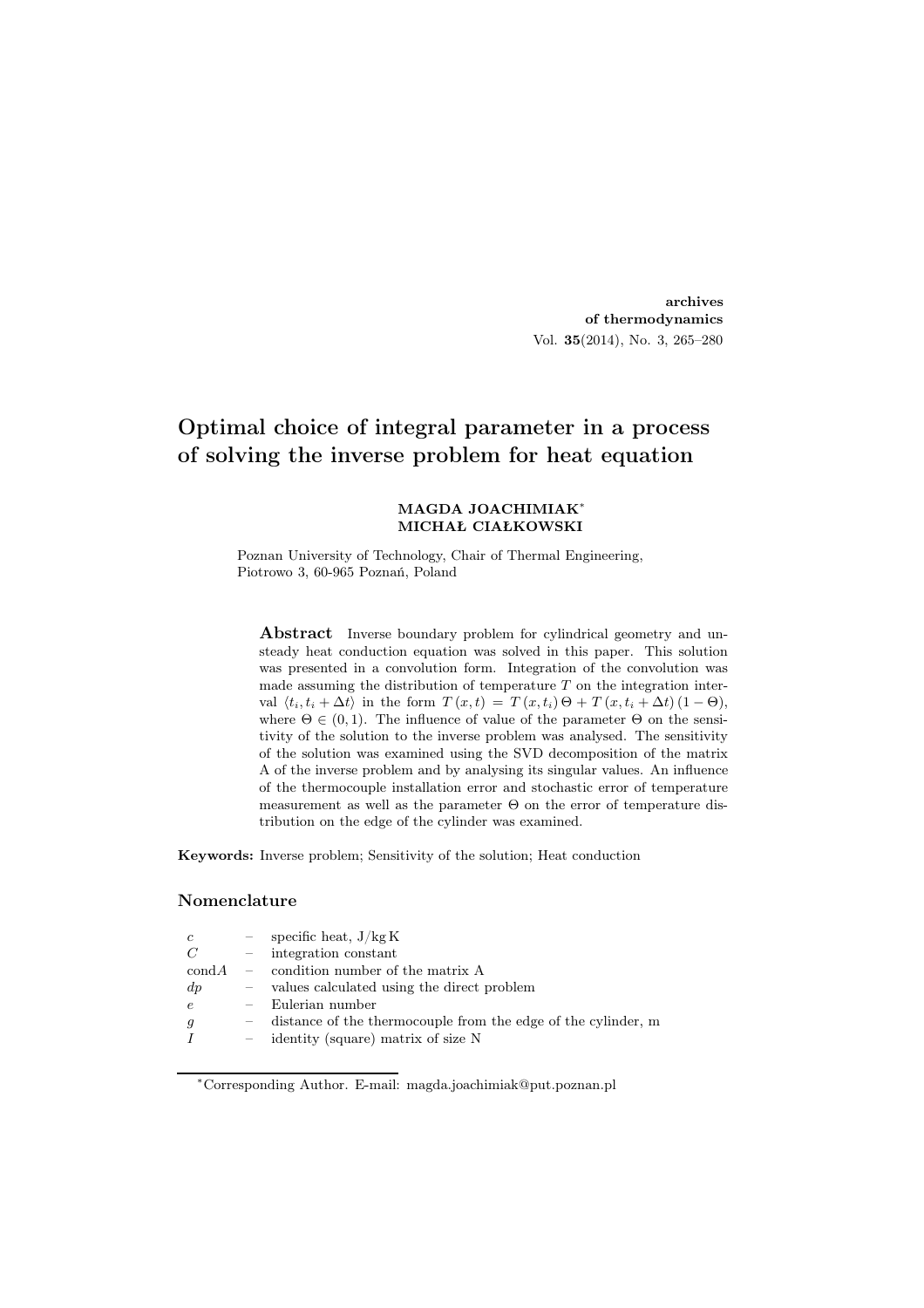|                                                                                                         | modified Bessel functions of the first kind                                     |  |  |  |  |
|---------------------------------------------------------------------------------------------------------|---------------------------------------------------------------------------------|--|--|--|--|
| $\overline{\phantom{m}}$                                                                                | values calculated using the inverse problem                                     |  |  |  |  |
| $\overline{\phantom{a}}$                                                                                | Bessel functions of the first kind                                              |  |  |  |  |
| $\overline{\phantom{m}}$                                                                                | Laplace transform, inverse Laplace transform                                    |  |  |  |  |
| $\overline{\phantom{m}}$                                                                                | radius, m                                                                       |  |  |  |  |
| random<br>values calculated with stochastic disturbances of the temperature<br>$\overline{\phantom{m}}$ |                                                                                 |  |  |  |  |
|                                                                                                         | measurement                                                                     |  |  |  |  |
|                                                                                                         | rank of the matrix A                                                            |  |  |  |  |
| $\overline{\phantom{m}}$                                                                                | complex variable                                                                |  |  |  |  |
|                                                                                                         | time, s                                                                         |  |  |  |  |
| $\equiv$                                                                                                | temperature, $\mathrm{^{\circ}C}$                                               |  |  |  |  |
| $\overline{\phantom{m}}$                                                                                | unitary matrix in the SVD decomposition                                         |  |  |  |  |
| $\overline{\phantom{m}}$                                                                                | values calculated with the thermocouple installation error by $\delta r^*$ into |  |  |  |  |
|                                                                                                         | the edge of the cylinder                                                        |  |  |  |  |
|                                                                                                         | convolution of function                                                         |  |  |  |  |
|                                                                                                         | closed interval                                                                 |  |  |  |  |
|                                                                                                         |                                                                                 |  |  |  |  |

### Greek symbols

|  | - coefficient in assumed function of temperature on the edge of the |
|--|---------------------------------------------------------------------|
|  | cylinder                                                            |
|  | $\delta$ – absolute error                                           |
|  | - difference                                                        |
|  | $\vartheta$ - temperature in nondimensional coordinates             |
|  | $\Theta$ – coefficient used during integration $\Theta \in (0,1)$   |
|  | $\lambda$ - heat conduction coefficient of the cylinder, W/m K      |
|  | $\xi$ - radius in nondimensional coordinates                        |

- $\rho$  density, kg/m<sup>3</sup>
- $\sigma$  singular values of the matrix A
- $ξ$  radius in nondimensional coordinates<br>  $ρ$  density, kg/m<sup>3</sup><br>  $σ$  singular values of the matrix A<br>  $Σ$  diagonal matrix in the SVD decomposition<br>  $τ$  time in nondimensional coordinates
- $\tau$  time in nondimensional coordinates

### Subscripts

|   | 0 - initial time, for $t=0$                                                                            |
|---|--------------------------------------------------------------------------------------------------------|
|   | $max =$ maximum while heating                                                                          |
| w | - at assumed constant temperature on the edge of the cylinder                                          |
|   | $z =$ outer surface of the cylinder                                                                    |
|   | $+\delta \xi^*$ – with inaccurate location of the thermocouple by $\delta \xi^*$ closer to the edge    |
|   | $-\delta \xi^*$ – with inaccurate location of the thermocouple by $\delta \xi^*$ further from the edge |
|   | $\delta \theta$ - with the measurement error equal to $\delta \theta$                                  |

#### Superscripts

- \* measuring, Hermitian conjugate
- $T =$  transpose of a matrix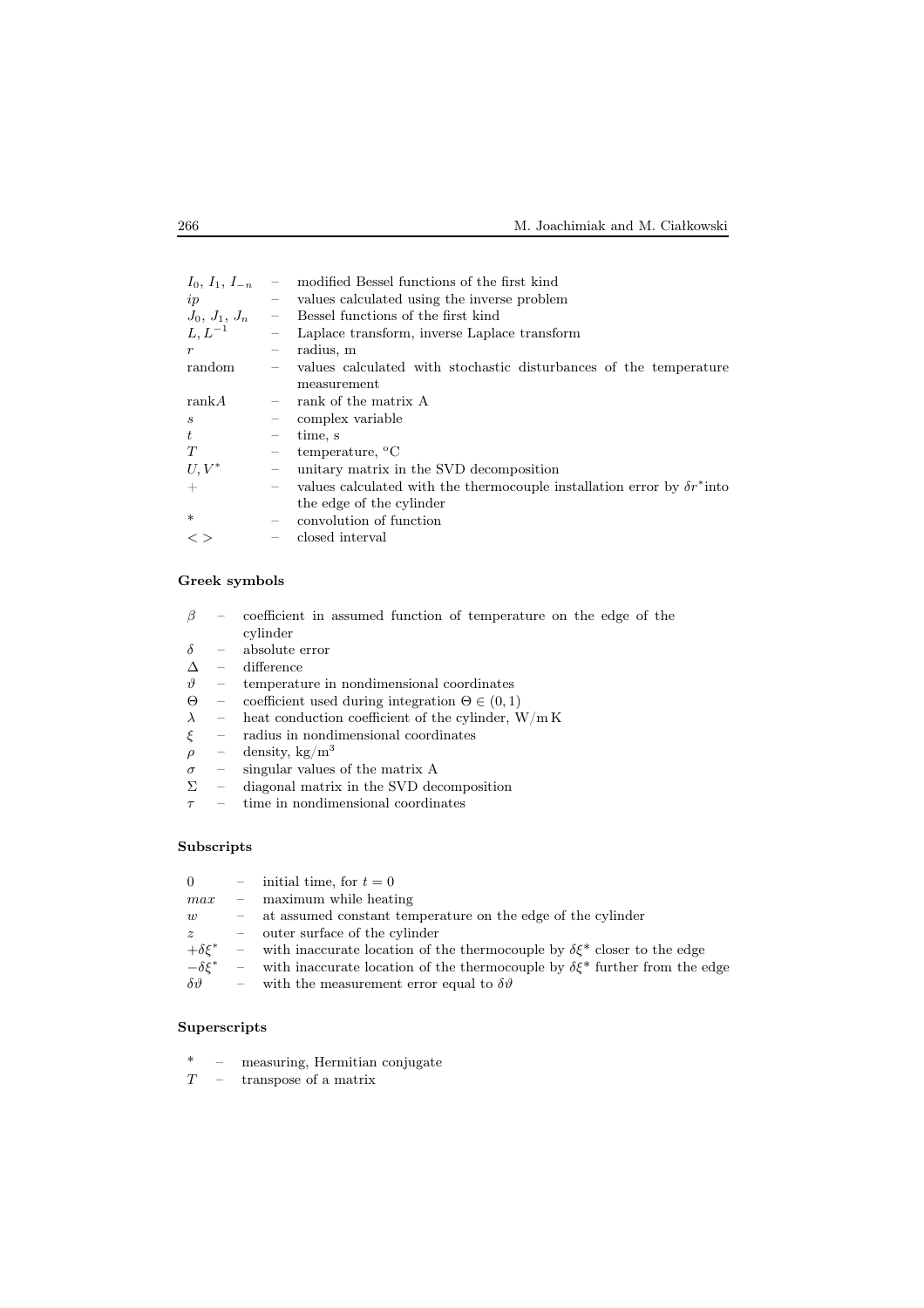## 1 Introduction

Processes of heating elements of energy machines or processes of heat treatment require providing a thermal field satisfying the assumed criteria. To control the body heating it is important to know the temperature on the edge of the region. Not always is it possible to measure the temperature of the edge, for instance in a combustion chamber or on the inner surface of the body of a thermal turbine, and particularly it is difficult when the radiation is a great part of the heating process (process of heat treatment). In such cases the temperature of the edge could be determined by solving the inverse problem on the basis of temperature measurements at inner points in the body located close to its edge, on which the course of temperature is not known. Some methods of solving one-dimensional inverse problems of thermal fields distribution for a cylinder are presented in [1], and for a cylindrical layer – in  $[2]$ . Solving the inverse problem using the Laplace transform is presented in [1–3]. Solving the inverse heat conduction problem employing the sequential method is described in[4,5], and the analysis of thermal fields during unsteady heat transfer for irregular geometry was described in paper [6]. To stabilize the solution to the inverse problem different regularization methods are applied; they are described in papers [7–9]. The method of the inverse problem is used in the thermal stress analysis of pipelines [10] and the work of the heat exchangers [11]. In paper, employing the Laplace transform, the solution in a convolution form have been obtained comprising the unknown course of temperature of the edge which had been searched for on the basis of temperature measurements inside the body. Integration of the convolution was made assuming the distribution of temperature, T, on the integration interval  $\langle t_i, t_i + \Delta t \rangle$ in the form  $T(x,t) = T(x,t_i) \Theta + T(x,t_i + \Delta t) (1-\Theta)$ ,  $\Theta \in (0,1)$ , and the choice of parameter  $\Theta$  was made by examining singular values of the matrix of the inverse problem and the sensitivity of the solution to the inverse problem to disturbances.

## 2 Direct problem

A basis for solving the inverse problem is obtaining a solution to the direct problem with the unknown boundary condition in a parametric form. The linear heat conduction equation for the symmetric thermal field in the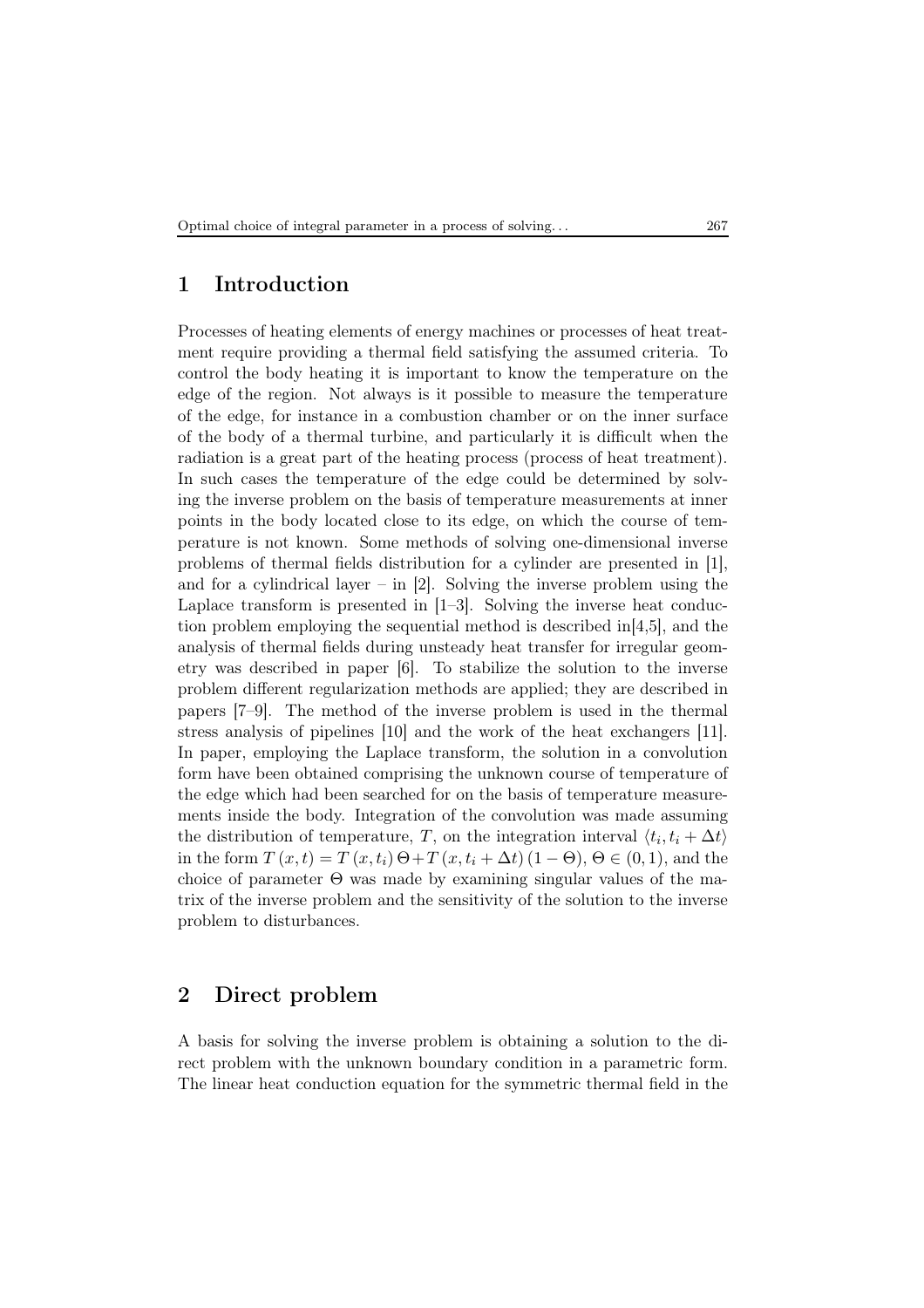cylinder may be written in the following form [12]:

$$
\rho c \frac{\partial T}{\partial t} = \lambda \left( \frac{\partial^2 T}{\partial r^2} + \frac{1}{r} \frac{\partial T}{\partial r} \right) , \quad r \in (0, r_z) , \quad t > 0
$$
 (1)

where  $r_z$  is the radius of the outer surface of the cylinder, with the following conditions

– initial condition

$$
T(r,t=0) = T_0 = const , \qquad (2)
$$

– boundary condition

$$
T(r = r_z, t) = T_z(t) , \qquad (3)
$$

– condition of the infinite limit of the solution at point  $r = 0$ 

$$
|T(r=0,t)| < \infty .
$$
 (4)

Dependences  $(1)$ – $(6)$  were reduced to the nondimensional form by the following substitutions:

$$
\xi = \frac{r}{r_z} \,, \quad \vartheta = \frac{T - T_0}{T_{\text{max}}} \,, \quad \tau = \frac{\lambda}{\rho c} \frac{t}{r_z^2} \,, \tag{5}
$$

where  $T_{max}$  is the maximum temperature while heating, and  $\lambda, \rho, c$  are the heat conduction coefficient of the cylinder, the density of the cylinder and the specific heat of the cylinder, respectively: – differential equation (1)

$$
\frac{\partial \vartheta}{\partial \tau} = \frac{\partial^2 \vartheta}{\partial \xi^2} + \frac{1}{\xi} \frac{\partial \vartheta}{\partial \xi} , \quad \xi \in (0, 1) , \quad \tau > 0 ,
$$
 (6)

– initial condition (4)

$$
\vartheta\left(\xi,\tau=0\right)=0\,,\tag{7}
$$

– boundary condition (5)

$$
\vartheta \left( \xi = 1, \tau \right) = \vartheta_z \left( \tau \right) \quad \tau > 0 , \tag{8}
$$

– condition of the infinite limit of the solution (6) at point  $\xi = 0$ ,

$$
|\vartheta(\xi=0,\tau)| < \infty \tag{9}
$$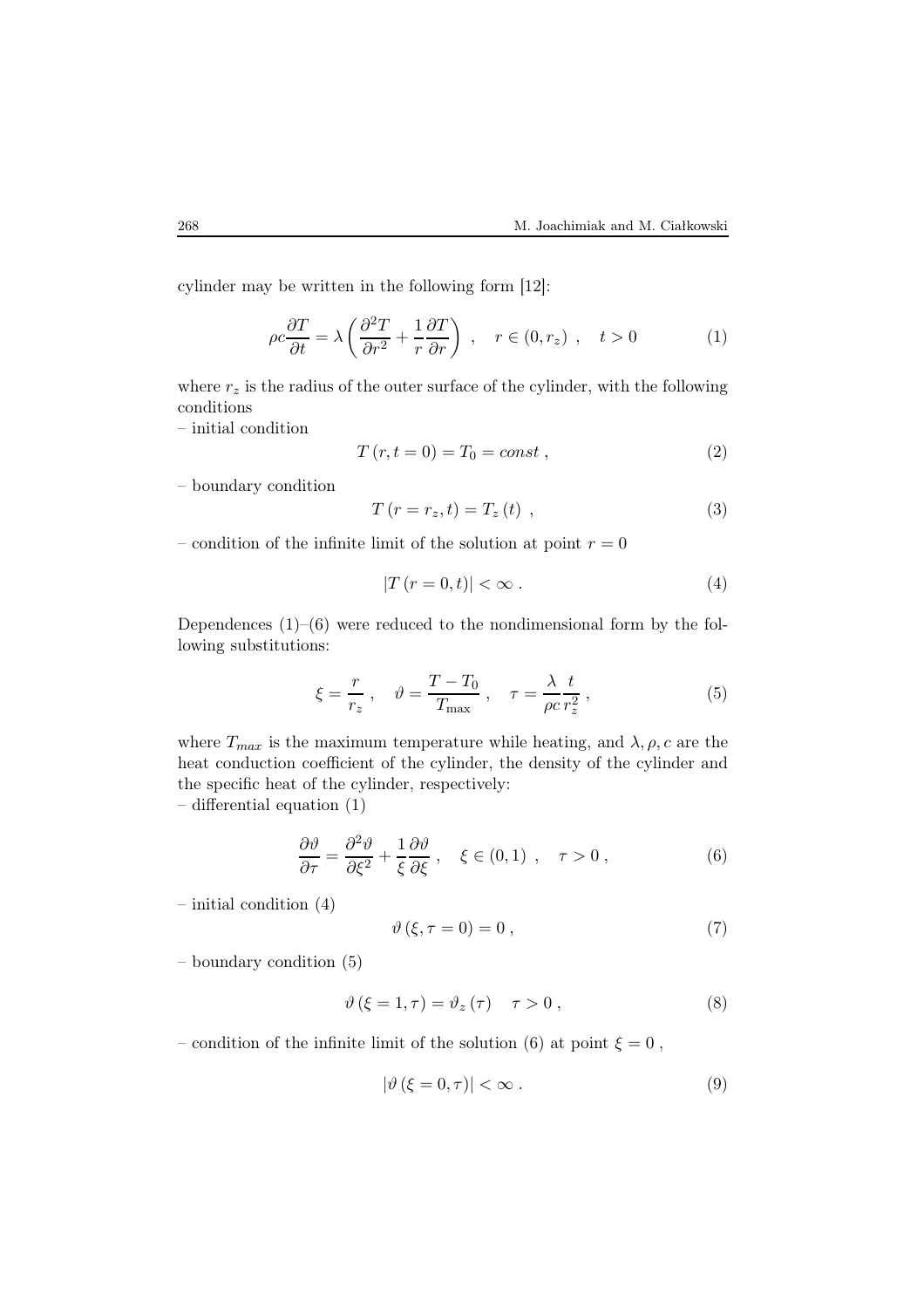To solve the problem  $(8)–(11)$  the Laplace transformation expressed by the dependence [12,13] was applied:

$$
L[\vartheta(\xi,\tau)] = \bar{\vartheta}(\xi,\tau) = \int_{0}^{\infty} \vartheta(\xi,\tau) e^{-s\tau} d\tau , \qquad (10)
$$

where  $s$  is a complex number. Having applied the Laplace transformation to the Eq. (8) and then employed the condition (10) it was obtained

$$
\frac{d^2\bar{\vartheta}}{d\xi^2} + \frac{1}{\xi}\frac{d\bar{\vartheta}}{d\xi} = s\bar{\vartheta} - \vartheta\left(\xi, 0\right) \tag{11}
$$

and the general integral, assuming that  $\vartheta(\xi,0) = const$ , and taking the condition of infinite limit of the solution (11) into consideration is as follows [12–14]:

$$
\bar{\vartheta}\left(\xi,s\right)\big|_{\xi=1} = \frac{1}{s}\left(s\bar{\vartheta}_{z}\left(s\right)\right) = C I_{0}\left(\sqrt{s}\xi\right)\big|_{\xi=1} - \frac{1}{s}\vartheta_{0}.
$$
 (12)

Therefore,

$$
C = \frac{1}{s} \frac{s\bar{\vartheta}_z(s) + \vartheta_0}{I_0(\sqrt{s})} \,. \tag{13}
$$

Then substituting the dependence (13) into the equation  $\bar{\vartheta}(\xi, s) = CI_0 \times$  $(\sqrt{s}\xi)-\frac{1}{s}$  $\frac{1}{s}\vartheta_0$  we have

$$
\bar{\vartheta}\left(\xi,s\right) = \frac{I_0\left(\sqrt{s}\xi\right)}{sI_0\left(\sqrt{s}\right)}\left(s\bar{\vartheta}_z\left(s\right)\right) \ . \tag{14}
$$

Therefore, employing the inverse Laplace transform and the Borel's convolution theorem [13] we obtain

$$
\vartheta(\xi,\tau) = L^{-1} \left[ \frac{I_0(\sqrt{s}\xi)}{sI_0(\sqrt{s})} \left( s\overline{\vartheta} \left( \xi = 1, s \right) \right) \right] = \tag{15}
$$

$$
= L^{-1}\left[\frac{I_0\left(\sqrt{s}\xi\right)}{sI_0\left(\sqrt{s}\right)}\right] * L^{-1}\left[s\bar{\vartheta}\left(\xi=1,s\right)\right] = L^{-1}\bar{\vartheta}_w\left(\xi,s\right) * L^{-1}\left[s\bar{\vartheta}\left(\xi=1,s\right)\right] ,
$$

where  $L^{-1}\left[s\bar{\vartheta}_{z}(s)\right] = \delta(\tau)\vartheta_{z}(0) + \vartheta_{z}'(\tau) = \vartheta_{z}'(\tau)$ , and  $\delta$ , the prime (') symbol, \* denote the Dirac delta function, differentation, convolution of functions, respectively. Employing the residue theorem [12] we determine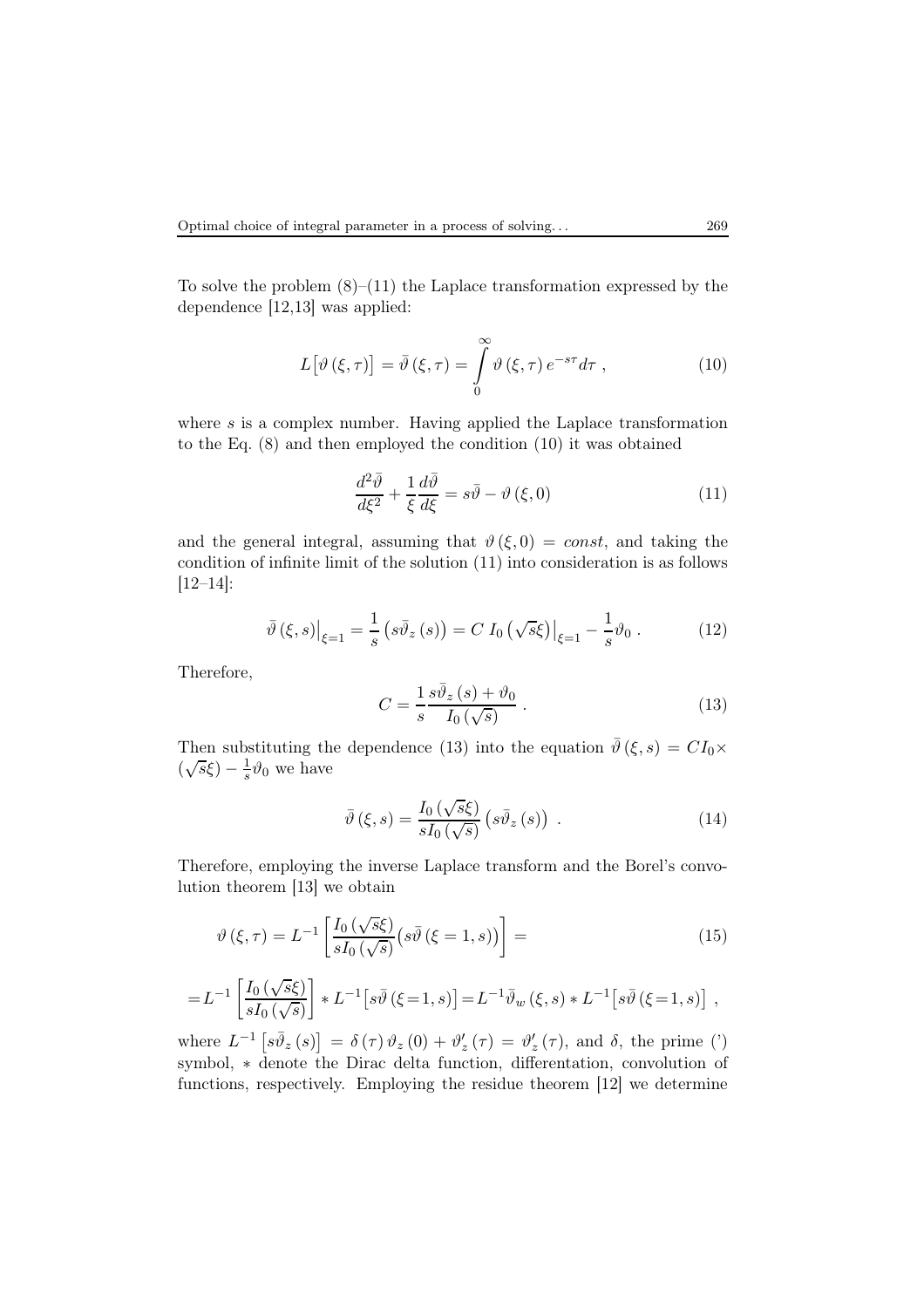the solution  $\vartheta_w(\xi, \tau)$  being the solution to the problem with a constant temperature on the edge

$$
\vartheta_w(\xi,\tau) = L^{-1} \left[ \frac{I_0(\sqrt{s}\xi)}{sI_0(\sqrt{s})} \right] = \sum_{n=0}^{\infty} \operatorname{res}_{s=s_n} \left[ \frac{I_0(\sqrt{s}\xi)}{sI_0(\sqrt{s})} e^{s\tau} \right] , \qquad (16)
$$

where  $s_n$  are poles of the function  $\frac{I_0(\sqrt{s}\xi)}{sI_0(\sqrt{s})}$  $\frac{I_0(\sqrt{s})}{sI_0(\sqrt{s})}e^{s\tau}$ , i.e., numbers for whom the dominator  $sI_0(\sqrt{s})$  is equal to zero. They are  $s_0 = 0$  and roots of the equation  $I_0(\sqrt{s}) = 0$ . For  $s_0 = 0$  we have

$$
\mathop{\mathrm{res}}\limits_{s_0=0} \left[ \frac{I_0\left(\sqrt{s}\xi\right)}{sI_0\left(\sqrt{s}\right)} e^{s\tau} \right] = \lim_{s \to 0} \left[ s \frac{I_0\left(\sqrt{s}\xi\right)}{sI_0\left(\sqrt{s}\right)} e^{s\tau} \right] = \lim_{s \to 0} \left[ s \frac{I_0\left(\sqrt{s}\xi\right)}{sI_0\left(\sqrt{s}\right)} e^{s\tau} \right] = 1,
$$
\n(17)

while for the remaining poles

$$
\vartheta_w(\xi,\tau) = 1 + \sum_{n=1}^{\infty} \operatorname{res}_{s=s_n} \left[ \frac{I_0(\sqrt{s}\xi)}{sI_0(\sqrt{s})} e^{s\tau} \right] = 1 + \sum_{n=1}^{\infty} \lim_{s \to s_n} \left[ (s - s_n) \frac{I_0(\sqrt{s}\xi)}{sI_0(\sqrt{s})} e^{s\tau} \right].
$$
\n(18)

Having employed l'Hôpital's rule and the properties for the modified Bessel functions, the dependence (18) takes the following form:

$$
\vartheta_{w}(\xi,\tau) = \frac{1 + \sum_{n=1}^{\infty} \lim_{s \to s_{n}} \left[ \frac{I_{1}(\sqrt{s}\xi)(s-s_{n}) e^{s\tau} \frac{1}{2\sqrt{s}\xi} + I_{0}(\sqrt{s}\xi)(e^{s\tau} + e^{s\tau}(s-s_{n})\tau)}{I_{0}(\sqrt{s}) + sI_{1}(\sqrt{s}) \frac{1}{2\sqrt{s}}} \right].
$$
\n(19)

Since

$$
\lim_{s \to s_n} I_1\left(\sqrt{s}\xi\right)(s - s_n) e^{s\tau} \frac{1}{2\sqrt{s}\xi} = 0 \tag{20}
$$

and

$$
\lim_{s \to s_n} I_0\left(\sqrt{s}\xi\right)(s - s_n) e^{s\tau} = 0 , \qquad (21)
$$

therefore

$$
\vartheta_w(\xi,\tau) = 1 + \sum_{n=1}^{\infty} \lim_{s \to s_n} \left[ \frac{2I_0(\sqrt{s}\xi) e^{s\tau}}{2I_0(\sqrt{s}) + \sqrt{s}I_1(\sqrt{s})} \right] . \tag{22}
$$

Numbers  $s_n$  are poles of the function  $\frac{I_0(\sqrt{s}\xi)}{sI_0(\sqrt{s})}$  $\frac{I_0(\sqrt{s}\xi)}{sI_0(\sqrt{s})}e^{s\tau}$  hence  $\lim_{s\to s_n} I_0(\sqrt{s})=0$  and

$$
\vartheta_w(\xi,\tau) = 1 + \sum_{n=1}^{\infty} \lim_{s \to s_n} \left[ 2 \frac{I_0(\sqrt{s}\xi) e^{s\tau}}{\sqrt{s}I_1(\sqrt{s})} \right] = 1 + 2 \sum_{n=1}^{\infty} \frac{I_0(\sqrt{s_n}\xi) e^{s_n \tau}}{\sqrt{s_n}I_1(\sqrt{s_n})} . \tag{23}
$$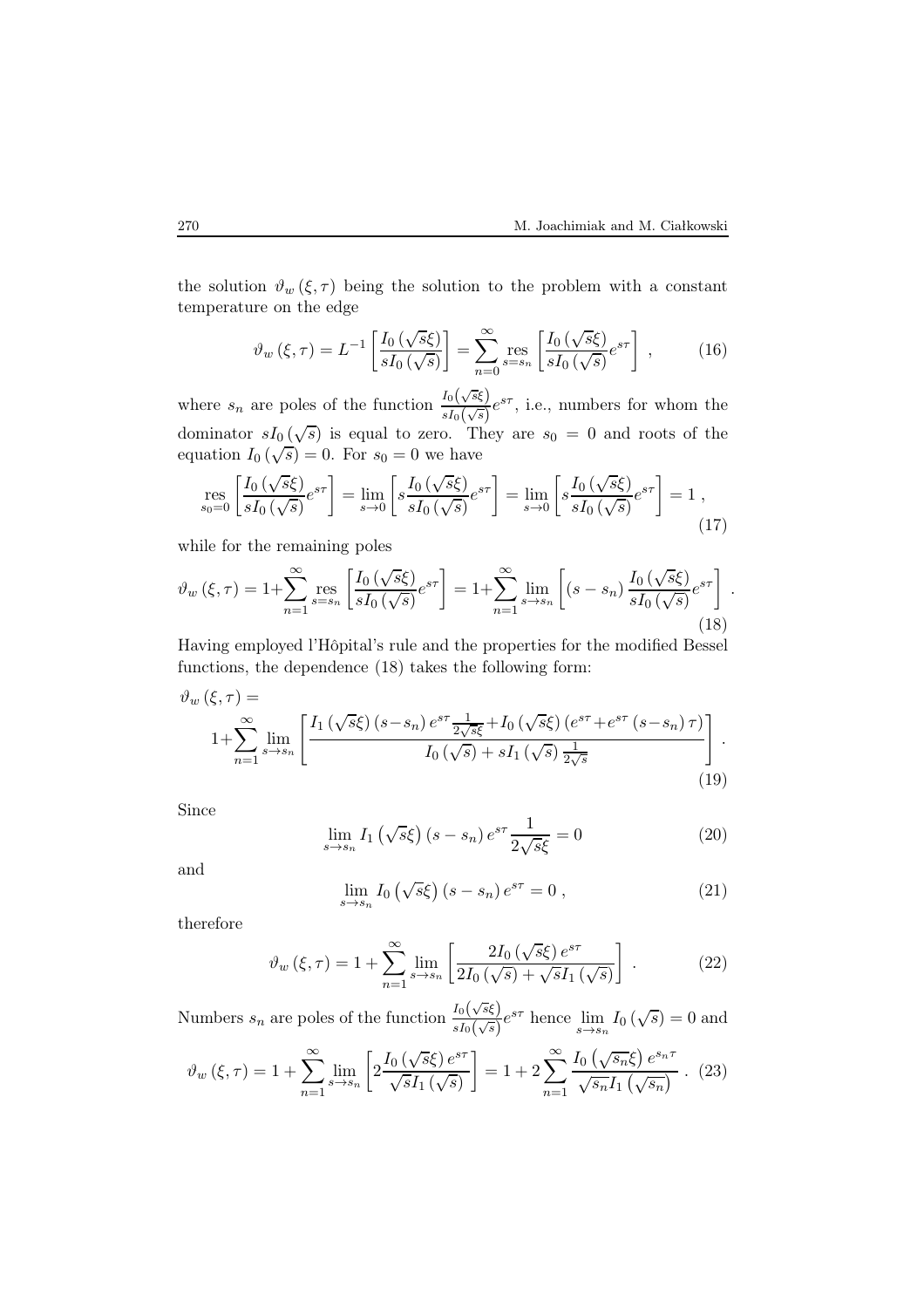The function  $I_0$  of the real argument is positive, and for the imaginary argument is a function oscillating relative to the axis of abscissas, thus  $\sqrt{s_n} = p_n i$ , where i is the imaginary unit, then  $s_n = -p_n^2$ . Hence, the expression (19) takes the following form:

$$
\vartheta_w(\xi,\tau) = 1 + 2 \sum_{n=1}^{\infty} \frac{I_0(p_n i\xi) e^{-p_n^2 \tau}}{p_n i I_1(p_n i)}.
$$
 (24)

Since  $I_{-n}(s) = i^{-n} J_n (si)$  then  $I_0(p_n i\xi) = J_0(p_n \xi)$  and  $I_1(p_n i) = i J_1(p_n)$ [12] hence

$$
\vartheta_w(\xi,\tau) = 1 + 2 \sum_{n=1}^{\infty} \frac{J_0(p_n\xi) e^{-p_n^2\tau}}{p_n i i J_1(p_n)} =
$$
  
= 1 + 2 \sum\_{n=1}^{\infty} \frac{J\_0(p\_n\xi) e^{-p\_n^2\tau}}{-p\_n J\_1(p\_n)} = 1 - 2 \sum\_{n=1}^{\infty} \frac{J\_0(p\_n\xi) e^{-p\_n^2\tau}}{p\_n J\_1(p\_n)} . (25)

Numbers  $s_n$  are roots of the equation  $I_0(\sqrt{s}) = 0 \Leftrightarrow I_0(pi) = J_0(p) = 0.$ Hence,  $p_n$  are roots of the equation  $J_0(p) = 0$ . Therefore, the symmetric thermal field in the cylinder is expressed by the formula

$$
\vartheta(\xi,\tau) = \frac{\partial\vartheta(\xi=1,\tau)}{\partial\tau} * \left[1-2\sum_{n=1}^{\infty} \frac{J_0(p_n\xi)e^{-p_n^2\tau}}{p_nJ_1(p_n)}\right] = \frac{\partial\vartheta(\xi=1,\tau)}{\partial\tau} * \vartheta_w(\xi,\tau) .
$$
\n(26)

The function  $\vartheta_w(\xi, \tau)$  is the solution to the Eq. (8) with the initial condition (9) and constant temperature on the edge  $\vartheta_w(\xi=1,\tau)=1$  (condition (10),  $\vartheta_z = 1$ .

### 3 Inverse problem

Since it is not always possible to determine temperature on the boundary of the region, such determination can be done by solving the inverse problem. In order to do that one should measure temperature at inner points of the region, Fig. 1. In the next step, the value of the function  $\vartheta$  ( $\xi = 1, \tau$ ) from the minimization of the distance between the temperature expressed by the formula (26) and the value measured for subsequent moments of time is searched for (for the case of a single measurement point, the distance between the temperature (26) and temperature measured becomes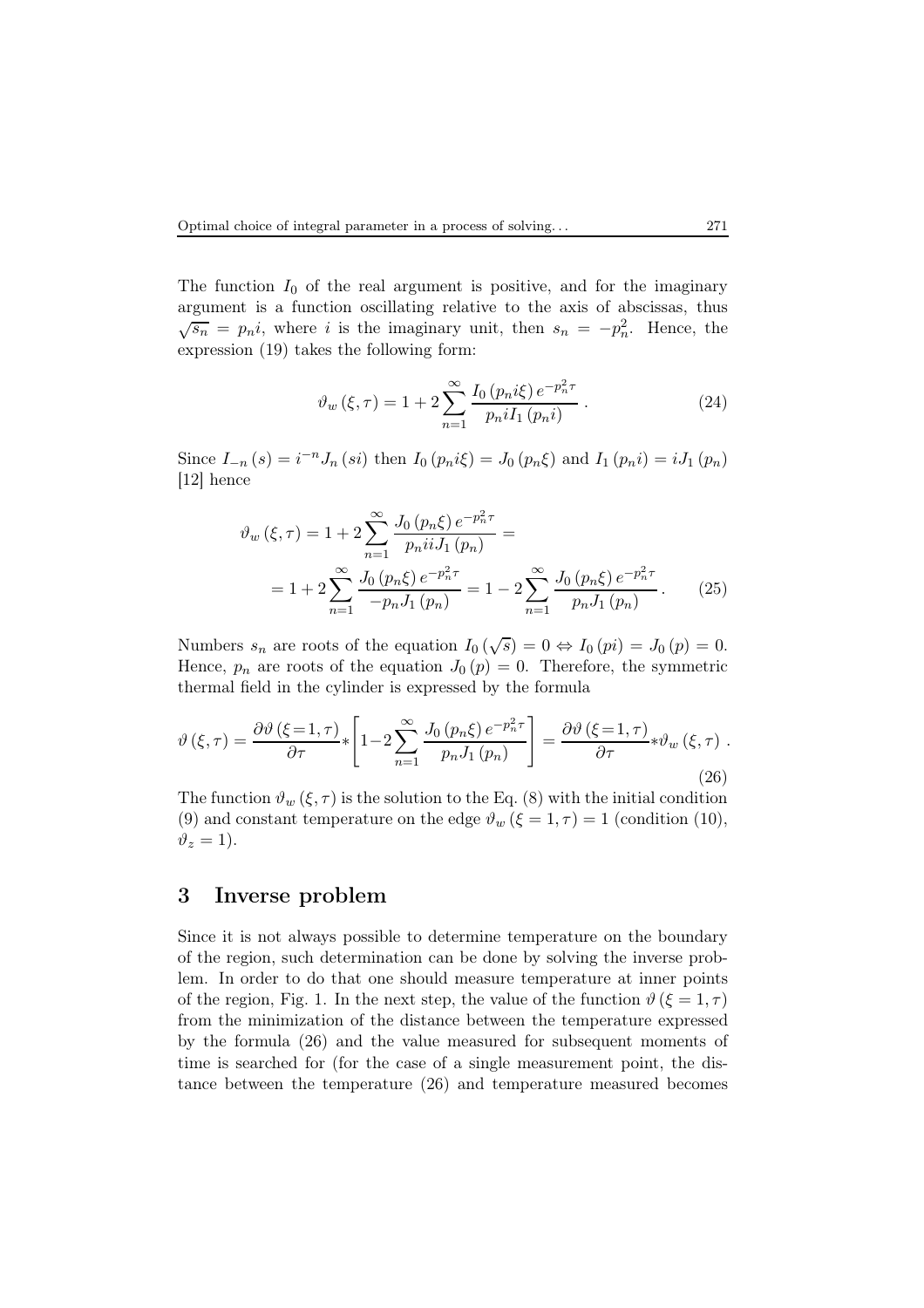

Figure 1: Figure of a cylinder cross-section with the outer radius  $(r_z)$ , the point of thermocouple installation  $(r^*, g)$  and the accuracy of the thermocouple location  $(r^*$  $+ \delta$  r<sup>\*</sup>, r<sup>\*</sup> –  $\delta$ r<sup>\*</sup>).

the equality). The thermocouple is located at the distance of  $g = r_z - r^*$ from the edge of the cylinder, hence  $\xi^* = \frac{r^*}{r_s}$  $\frac{r^*}{r_z} = \frac{r_z - g}{r_z}.$ 

Convolution solution for the point of the temperature measurement  $r =$  $r^*$  ( $\xi = \xi^*$ ) is equal to the measured value, therefore, for two subsequent moments of time  $\tau_i$ ,  $\tau_{i+1}$  we have:

$$
\begin{cases}\n\vartheta(\xi^*, \tau_i) = \int_0^{\tau_i} \vartheta'(\xi = 1, u) \vartheta_w(\xi^*, \tau_i - u) du, \\
\vartheta(\xi^*, \tau_{i+1}) = \int_0^{\tau_{i+1}} \vartheta'(\xi = 1, u) \vartheta_w(\xi^*, \tau_{i+1} - u) du.\n\end{cases} (27)
$$

Having subtracted from both sides we obtain

$$
I_2 = \vartheta(\xi^*, \tau_{i+1}) - \vartheta(\xi^*, \tau_i) = \int_{0}^{\tau_{i+1}} \vartheta'(\xi = 1, u) \vartheta_w(\xi^*, \tau_{i+1} - u) du
$$

$$
-\int_{0}^{\tau_i} \vartheta'(\xi = 1, u) \vartheta_w(\xi^*, \tau_i - u) du.
$$
(28)

Hence, substituting the integral on the interval  $\langle 0, \tau_{i+1} \rangle$  by a sum of integrals over subsequent intervals  $\langle \tau_n, \tau_{n+1} \rangle$ ,  $n = 0, 1, \ldots, i$ 

$$
I_2 = \sum_{n=0}^{i} \int_{\tau_n}^{\tau_{n+1}} \vartheta'(\xi = 1, u) \, \vartheta_w(\xi^*, \tau_{i+1} - u) \, du
$$

$$
- \sum_{n=0}^{i-1} \int_{\tau_n}^{\tau_{n+1}} \vartheta'(\xi = 1, u) \, \vartheta_w(\xi^*, \tau_i - u) \, du \,. \tag{29}
$$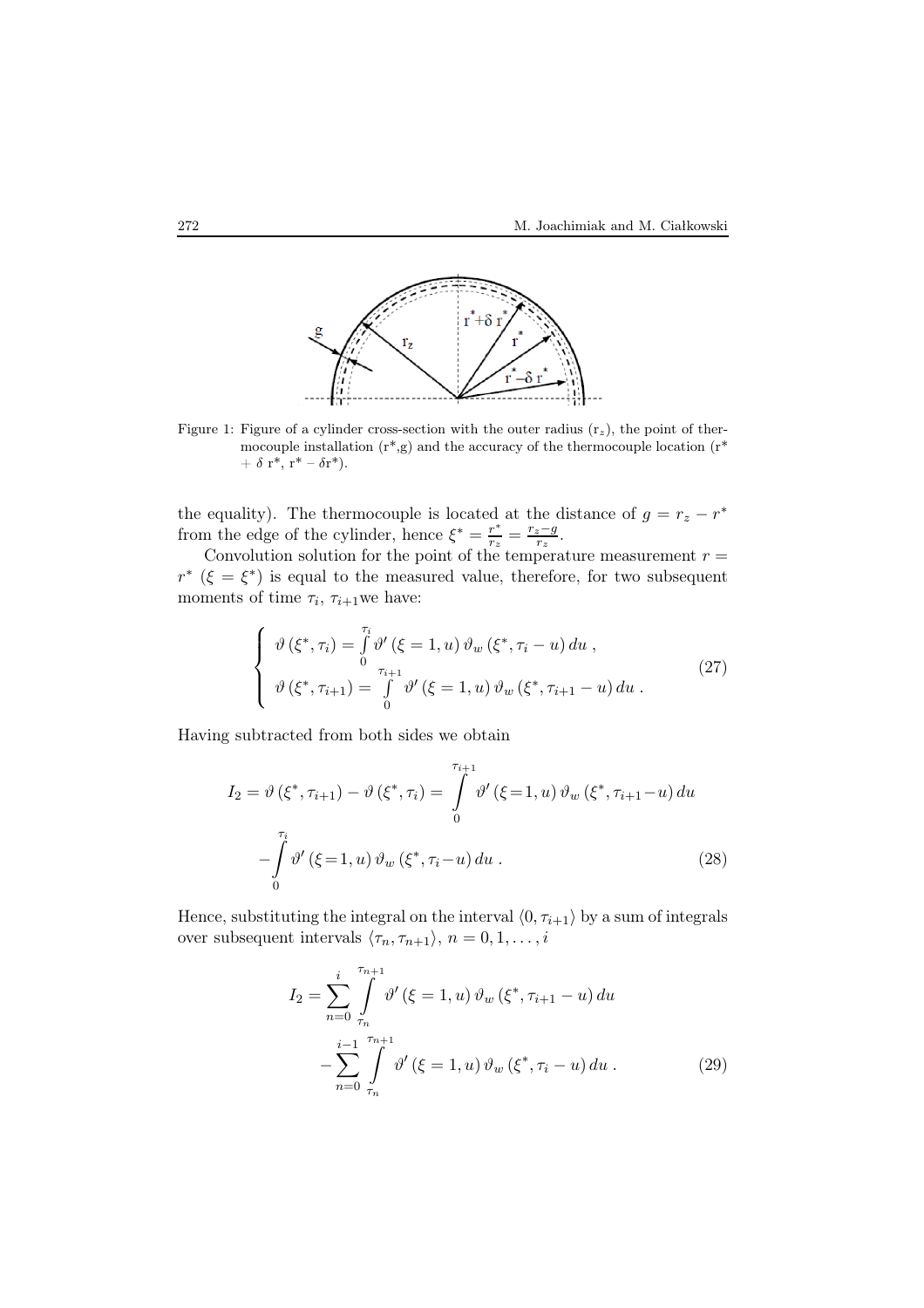Since the function  $\vartheta_w(\xi^*, \tau_i - u) > 0$  thus to simplify the convolution integration we approximate it by the staircase function  $\vartheta_w(\xi^*, \tau_i - \tau_n) \Theta +$  $\vartheta_w(\xi^*, \tau_i - \tau_{n+1})$   $(1 - \Theta)$ ,  $\Theta \in (0, 1)$  [15], Fig. 2. Hence, approximating the



Figure 2: Approximation of the function  $\vartheta_w$  by the staircase function.

functions  $\vartheta_w(\xi^*, \tau_i - u)$  and  $\vartheta_w(\xi^*, \tau_{i+1} - u), u \in \langle \tau_n, \tau_{n+1} \rangle$  by the staircase function (Fig. 2) with the parameter  $\Theta \in (0,1)$  the dependence (29) is expressed by the formula

$$
I_{2} = \sum_{n=0}^{i} \int_{\tau_{n}}^{\tau_{n+1}} \vartheta' (\xi = 1, u) \left[ \vartheta_{w} (\xi^{*}, \tau_{i+1} - \tau_{n}) \Theta + \vartheta_{w} (\xi^{*}, \tau_{i+1} - \tau_{n+1}) (1 - \Theta) \right] du - \sum_{n=0}^{i-1} \int_{\tau_{n}}^{\tau_{n+1}} \vartheta' (\xi = 1, u) \left[ \vartheta_{w} (\xi^{*}, \tau_{i} - \tau_{n}) \Theta + \vartheta_{w} (\xi^{*}, \tau_{i} - \tau_{n+1}) (1 - \Theta) \right] du, \qquad 0 < \Theta < 1
$$
\n(30)

As a result of the approximation of the function  $\vartheta_w(\xi, \tau)$  by the staircase function, integrands in the expression (30) are constant. Therefore

$$
I_{2} = \sum_{n=0}^{i} \left[ \vartheta_{w} \left( \xi^{*}, \tau_{i+1} - \tau_{n} \right) \Theta + \vartheta_{w} \left( \xi^{*}, \tau_{i+1} - \tau_{n+1} \right) (1 - \Theta) \right] \int_{\tau_{n}}^{\tau_{n+1}} \vartheta' \left( \xi = 1, u \right) du - \sum_{n=0}^{i-1} \left[ \vartheta_{w} \left( \xi^{*}, \tau_{i} - \tau_{n} \right) \Theta + \vartheta_{w} \left( \xi^{*}, \tau_{i} - \tau_{n+1} \right) (1 - \Theta) \right] \int_{\tau_{n}}^{\tau_{n+1}} \vartheta' \left( \xi = 1, u \right) du . \tag{31}
$$

After integrating the derivative  $\vartheta_z'(\xi=1,\tau)$  of the function of temperature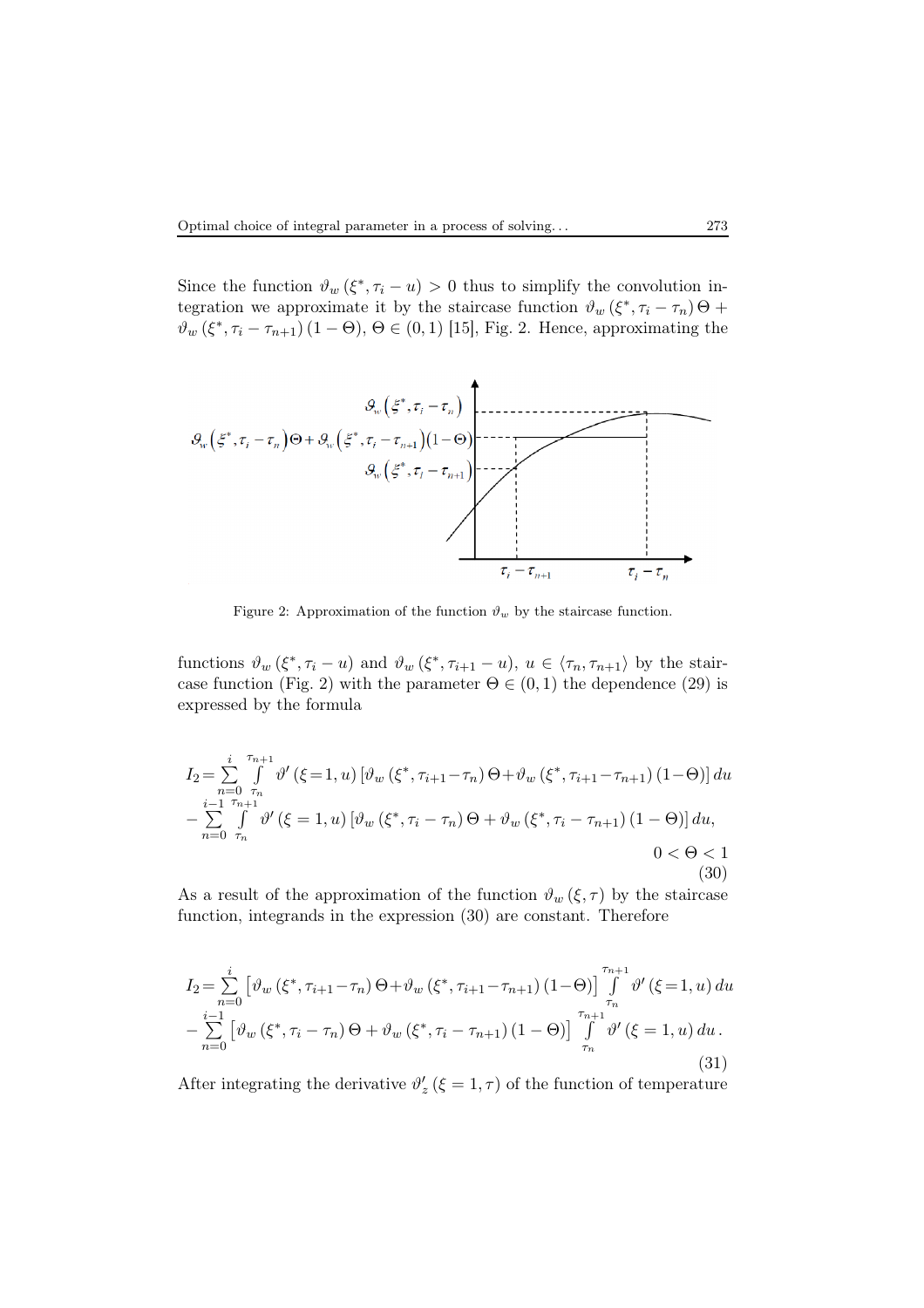distribution on the edge of the cylinder we obtained:

$$
I_2 = \sum_{n=0}^{i} \left[ \vartheta_w \left( \xi^*, \tau_{i+1} - \tau_n \right) \Theta + \vartheta_w \left( \xi^*, \tau_{i+1} - \tau_{n+1} \right) (1 - \Theta) \right] \times
$$
  
\n
$$
\left[ \vartheta \left( \xi = 1, \tau_{n+1} \right) - \vartheta \left( \xi = 1, \tau_n \right) \right] (\tau_{n+1} - \tau_n) -
$$
  
\n
$$
- \sum_{n=0}^{i-1} \left[ \vartheta_w \left( \xi^*, \tau_i - \tau_n \right) \Theta + \vartheta_w \left( \xi^*, \tau_i - \tau_{n+1} \right) (1 - \Theta) \right] \times
$$
  
\n
$$
\left[ \vartheta \left( \xi = 1, \tau_{n+1} \right) - \vartheta \left( \xi = 1, \tau_n \right) \right] (\tau_{n+1} - \tau_n)
$$
  
\n(32)

Excluding the last term  $(n = i)$  from the first sum on the right side, we obtain

$$
I_2 = \left[ \vartheta_w \left( \xi^*, \tau_{i+1} - \tau_i \right) \Theta + \vartheta_w \left( \xi^*, \tau_{i+1} - \tau_{i+1} \right) (1 - \Theta) \right] \times
$$
  
\n
$$
\left[ \vartheta \left( \xi = 1, \tau_{i+1} \right) - \vartheta \left( \xi = 1, \tau_i \right) \right] (\tau_{i+1} - \tau_i) +
$$
  
\n
$$
+ \sum_{\substack{n=0 \ n=0}}^{i-1} \left\{ \vartheta_w \left( \xi^*, \tau_{i+1} - \tau_n \right) \Theta + \vartheta_w \left( \xi^*, \tau_{i+1} - \tau_{n+1} \right) (1 - \Theta) - \left( 33 \right) \right. \right.
$$
  
\n
$$
\left[ \vartheta_w \left( \xi^*, \tau_i - \tau_n \right) \Theta + \vartheta_w \left( \xi^*, \tau_i - \tau_{n+1} \right) (1 - \Theta) \right] \right\} \times
$$
  
\n
$$
\left[ \vartheta \left( \xi = 1, \tau_{n+1} \right) - \vartheta \left( \xi = 1, \tau_n \right) \right] (\tau_{n+1} - \tau_n)
$$
 (33)

and introducing notations

$$
a_{i+1,i+1} = \begin{bmatrix} \vartheta_w(\xi^*, \tau_{i+1} - \tau_i) \Theta + \vartheta_w(\xi^*, \tau_{i+1} - \tau_{i+1}) (1 - \Theta) \end{bmatrix} (\tau_{i+1} - \tau_i) (34)
$$

$$
\chi_{i+1} = \vartheta (\xi = 1, \tau_{i+1}) - \vartheta (\xi = 1, \tau_i), \quad i = 0, 1, 2, \dots,
$$
 (35)

$$
a_{i,n} = \left\{ \vartheta_w \left( \xi^*, \tau_{i+1} - \tau_n \right) \Theta + \vartheta_w \left( \xi^*, \tau_{i+1} - \tau_{n+1} \right) \left( 1 - \Theta \right) - \right. \\ \left. - \left[ \vartheta_w \left( \xi^*, \tau_i - \tau_n \right) \Theta + \vartheta_w \left( \xi^*, \tau_i - \tau_{n+1} \right) \left( 1 - \Theta \right) \right] \right\} \left( \tau_{n+1} - \tau_n \right),
$$
\n
$$
i \ge 1, \quad n = 0, 1, \dots, i - 1.
$$
\n(36)

we obtain for  $i > 1$  a system of equations with a triangular matrix

$$
\begin{bmatrix} a_{11} & 0 & \dots & \dots & 0 \\ a_{21} & a_{22} & \ddots & & \vdots \\ a_{31} & a_{32} & a_{33} & \ddots & \vdots \\ \vdots & \vdots & \vdots & \ddots & 0 \\ a_{i1} & a_{i2} & a_{i3} & \dots & a_{ii} \end{bmatrix} \begin{bmatrix} \chi_1 \\ \chi_2 \\ \chi_3 \\ \vdots \\ \chi_i \end{bmatrix} = \begin{Bmatrix} B_1 \\ B_2 \\ B_3 \\ \vdots \\ B_i \end{Bmatrix}, \qquad (37)
$$

where

$$
B_j = \frac{\vartheta(\xi^*, \tau_{j+1}) - \vartheta(\xi^*, \tau_j)}{\tau_{j+1} - \tau_j}, \quad j = 0, 1, \dots, i-1, \tag{38}
$$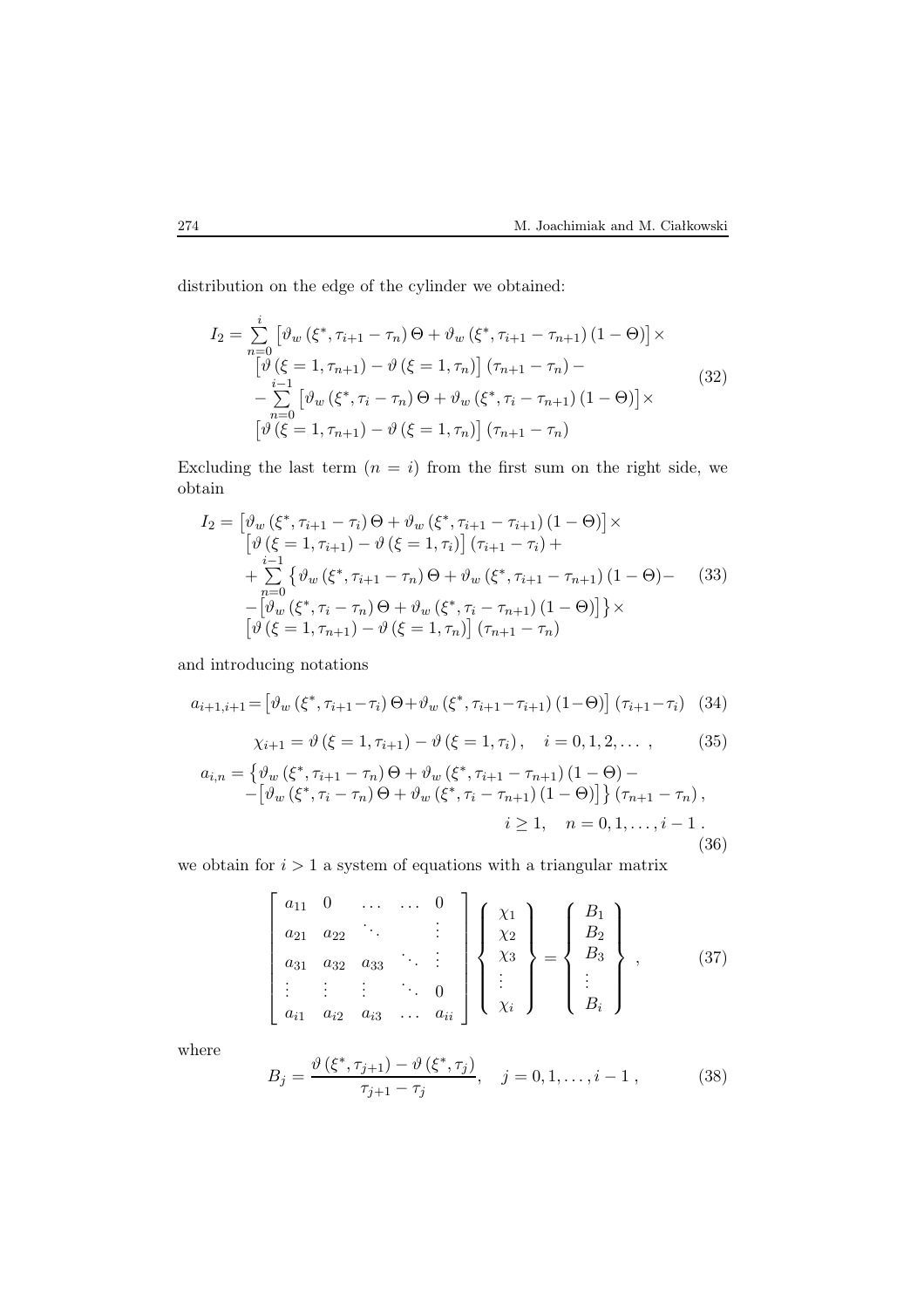or in a compact form (for the constant time step  $\Delta \tau = \tau_{i+1} - \tau_i$ )

$$
[A(\Theta, \vartheta_w(\xi^*), \Delta \tau)] \{\chi\} = \{B(\vartheta(\xi^*), \Delta \tau)\}\
$$
\n(39)

therefore

$$
\{\chi\} = \left[A\left(\Theta, \vartheta_w\left(\xi^*\right), \Delta\tau\right)\right]^{-1} \{B\left(\vartheta\left(\xi^*\right), \Delta\tau\right)\} \,. \tag{40}
$$

### 4 Sensitivity of solution

Each matrix equation in a form  $A\chi = B$  may be characterized by its sensitivity. The sensitivity of the solution describes how the disturbance of data defining the problem, i.e., the matrix A and the vector B, influences the value of the solution  $\chi$ . In case of the problem under consideration the sensitivity should be understood as the influence of the accuracy of the thermocouple location and of the temperature measurement on the error in calculated temperature distribution on the edge of the cylinder [16]. In calculations the accuracy of the thermocouple location was taken into account (the matrix A is treated as nondisturbed). It was assumed that the thermocouple may be located at points  $\xi = \xi^* \pm \delta \xi^*$ , where  $\delta \xi^* = \frac{\delta r^*}{r_s}$  $r_{\overline{r}_z}$ . The temperature measurement is subject to a random error, being the time function and noted as  $\delta\vartheta(\xi^*, \tau_i)$ . This function takes the values  $\delta\vartheta\left(\xi^*,\tau_i\right) \in \left\langle -\frac{\delta T^*}{T_{\text{max}}},\frac{\delta T^*}{T_{\text{max}}}\right\rangle$ , where  $\delta T^*$  and  $T_{max}$  are the absolute error of temperature at the measuring point and the maximum temperature while heating, respectively. On the basis of the formulae  $(37)$ – $(40)$  the distribution of temperature on the edge of cylinder was determined with the presence of the installation error and the stochastic error of temperature measurement:

$$
[A(\Theta, \vartheta_w(\xi^*), \Delta \tau)]\{\chi + \delta \chi (\delta \xi^*, \delta \vartheta, \tau)\} = \{B(\vartheta(\xi^*), \tau) + \delta B(\delta \xi^*, \delta \vartheta, \tau)\}\
$$
\n(41)

Then, subtracting (39) from (41) we have that

$$
[A(\Theta, \vartheta_w(\xi^*), \Delta \tau)] \{\delta \chi (\delta \xi^*, \delta \vartheta, \tau) \} = \{\delta B(\delta \xi^*, \delta \vartheta, \tau) \} .
$$
 (42)

Therefore,

$$
\{\delta \chi \left(\delta \xi^*, \delta \vartheta, \tau\right)\} = \left[A\left(\Theta, \vartheta_w \left(\xi^*\right), \Delta \tau\right)\right]^{-1} \{\delta B\left(\delta \xi^*, \delta \vartheta, \tau\right)\},\tag{43}
$$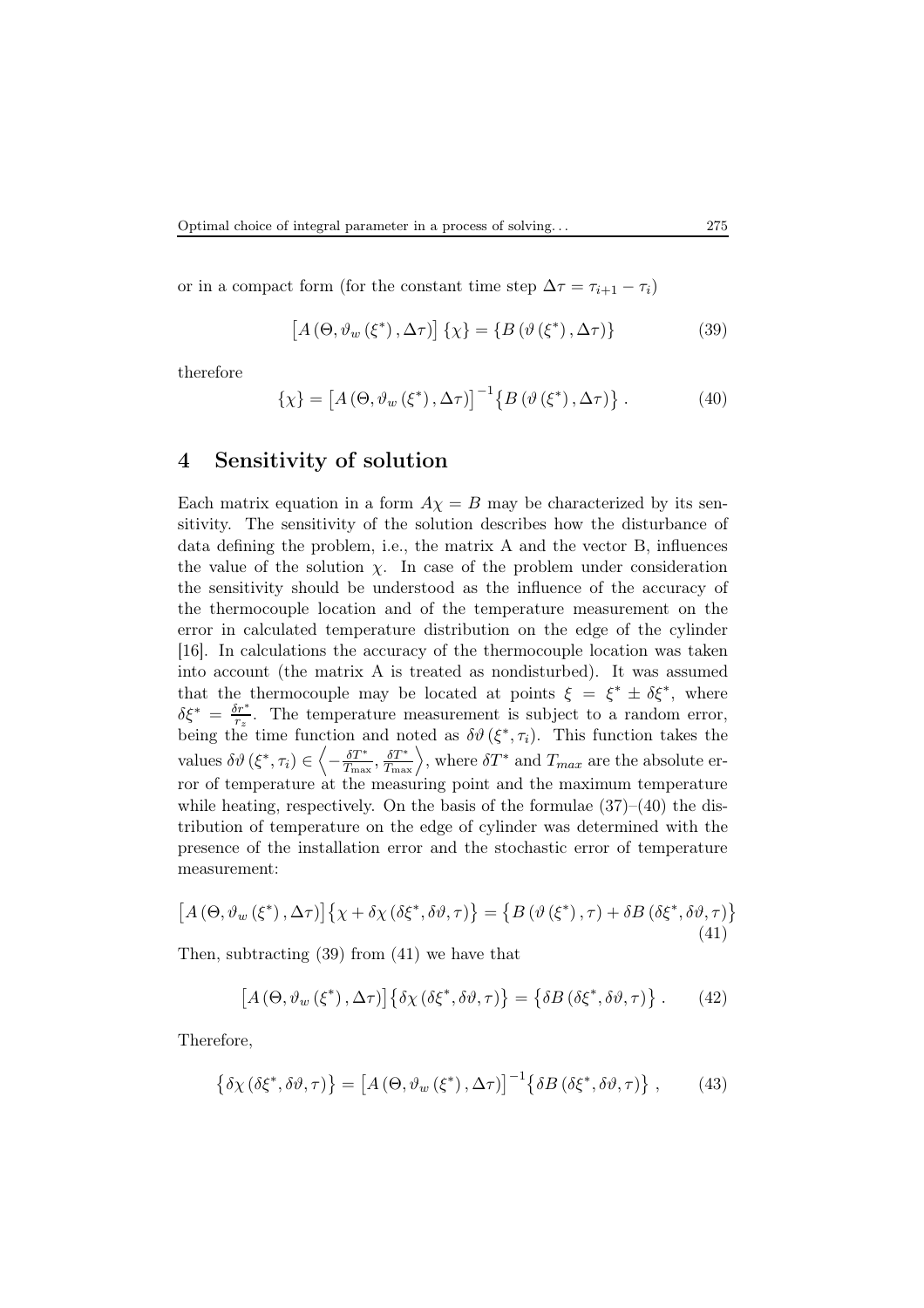where, on the basis of (38), we have

$$
\delta B_j \left( \delta \xi^*, \delta \vartheta \right) =
$$
  
\n
$$
\frac{\vartheta \left( \xi^* \pm \delta \xi^*, \tau_{j+1} \right) + \delta \vartheta \left( \xi^*, \tau_{j+1} \right) - \left( \vartheta \left( \xi^* \pm \delta \xi^*, \tau_j \right) + \delta \vartheta \left( \xi^*, \tau_j \right) \right)}{\tau_{j+1} - \tau_j}
$$
  
\n
$$
-\frac{\vartheta \left( \xi^*, \tau_{j+1} \right) - \vartheta \left( \xi^*, \tau_j \right)}{\tau_{j+1} - \tau_j}, \qquad j = 0, 1, \dots, i - 1.
$$
\n(44)

# 5 Sensitivity of the calculation process by employing singular value decomposition

In order to examine the sensitivity of the solution  $\{\chi\}$  the singular value decomposition (SVD) for the matrix A was applied; it allows the matrix A to be presented in the form of  $U\Sigma V^*$ , where U and V are unitary matrices,  $\Sigma$ is a diagonal matrix, and  $V^*$  denotes the conjugate transpose of  $V$  [17]. For the matrix A, whose elements are real numbers, the SVD decomposition allows the matrix A to be presented as  $U\Sigma V^T$ , where  $UU^T = U^T U =$  $VV^{T} = V^{T}V = I$ . The subscript T on the matrices U and V denotes the matrix transpose of  $U$  or  $V$ , respectively. Therefore, from the matrix equation  $A\chi = B$  we have

$$
U\Sigma V^T \chi = B \ . \tag{45}
$$

If the rank of the matrix A is rank $A = r$ , then the following dependences between the elements on the main diagonal of the matrix  $\Sigma$  occur:

$$
\sigma_1 \geq \sigma_2 \geq \ldots \geq \sigma_r > \sigma_{r+1} = \ldots = \sigma_N = 0. \tag{46}
$$

Numbers  $\sigma_i$  are non-negative square roots of the matrix  $A^T A$  eigenvalues. The condition number of the function condA defined as

$$
\text{cond}A = \frac{\sigma_1}{\sigma_r} \tag{47}
$$

serves for the analysis on how the output values are sensitive to disturbances of the input data, and  $\sigma_r$  represents the smallest positive singular value of the matrix  $A$ . Columns of the matrix  $V$  are orthonormal eigenvectors of the matrix  $A<sup>T</sup>A$  corresponding to those eigenvalues. Columns of the matrix U are orthonormal eigenvectors corresponding to eigenvalues of the matrix  $A^T A$ .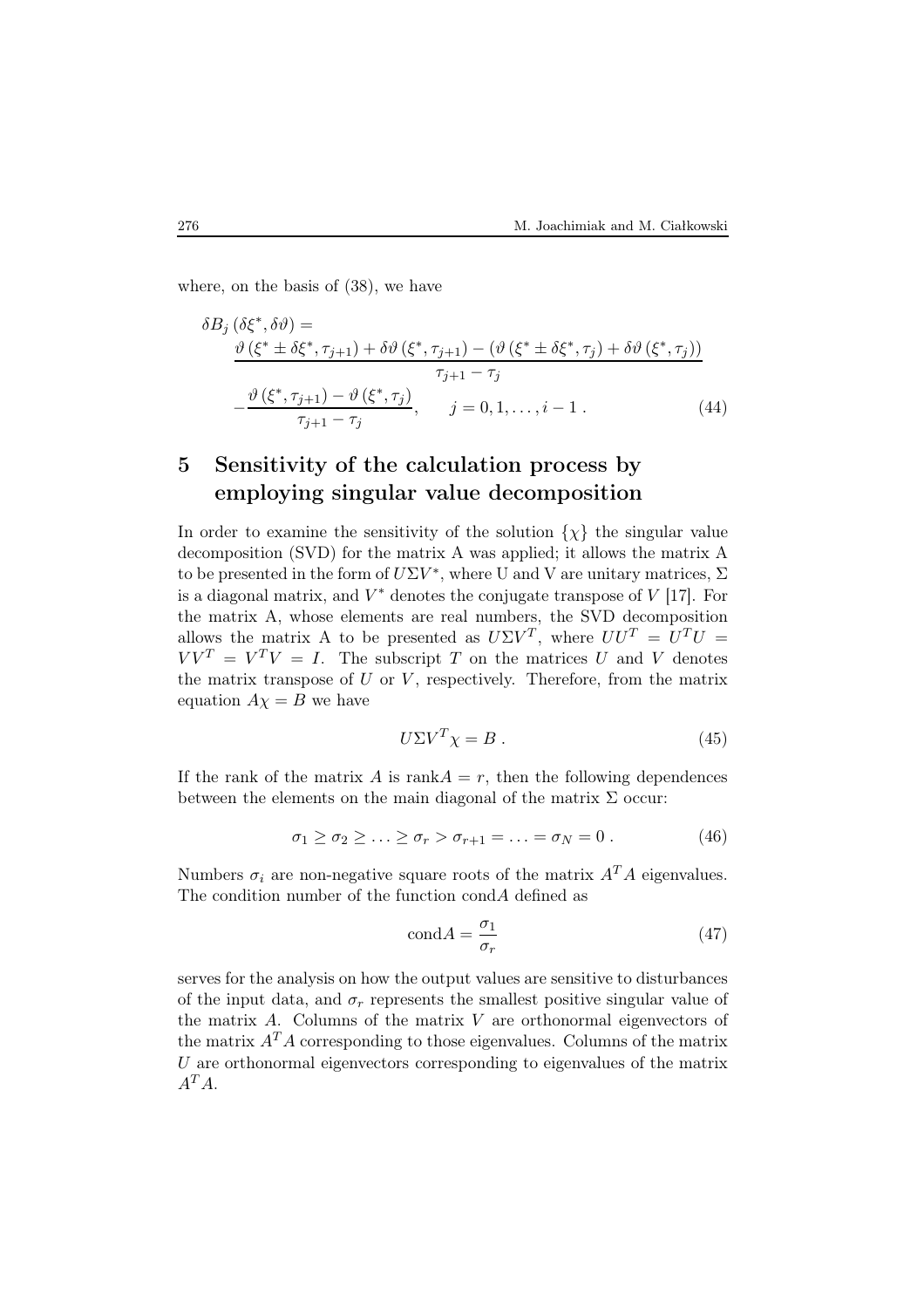## 6 Numerical example

Sample calculations were conducted for the cylinder of the radius  $r_z$  = 50 mm, made of low-carbon steel of the following properties: density  $\rho =$ 7841 kg/m<sup>3</sup>, specific heat  $c = 456$  J/(kgK) and heat conduction coefficient  $\lambda = 50.3 \text{ W/(m K)}$ . To test the program, it was assumed that the non-dimensional distribution of temperature on the edge of the element is expressed as an exponential function  $f(\tau) = 1 - e^{-\beta \tau}$ , where  $\beta$  is a coefficient determining the rate of heating; for the sample under consideration it was assumed to be equal to 1.5. Time of heating the edge of the cylinder was  $t = 680$  s. Assumed values correspond to the courses of heating elements in many industrial processes, for instance in a process of nitriding. It was assumed that the thermocouple is located at the distance of 2 mm from the edge of the cylinder, i.e., on the radius  $r^* = r_z - 2$  mm= 48 mm. It was assumed that the accuracy of the thermocouple installation is equal to 0.5 mm, and the measurement is done with the accuracy of 2.2  $\rm{^{\circ}C}$ . For the analysed sample,  $\Theta = 0.5$  and  $\Theta = 0.52$  were assumed.

Distributions of temperature on the element's edge, calculated employing the direct problem and the inverse problem with the random error of disturbance of the temperature measurement and with the error of the thermocouple installation are presented in Fig. 3. For  $\Theta = 0.5$  the differences between the assumed temperature on the edge and the calculated one employing the method of inverse problem increase for subsequent time units and reach the values above 120  $\rm{^{\circ}C}$  (Fig. 3a). A significant growth of the error of solution may already be noticed after 120 s from the moment of starting the heating process. With the growth of  $\Theta$  from the value of 0.5 to 0.52 the deviation of values calculated emploing the inverse problem from the assumed function of temperature distribution on the edge of the cylinder decreases significantly, which corresponds to the decrease in the value of the condition number condA. Therefore, a right choice of  $\Theta$  influences significantly on the sensitivity of the solution.

The results of calculations of singular values for the matrix A, obtained employing the SVD decomposition for the time of heating the cylinder  $t =$ 680 s,  $\beta = 1.5$ ;  $r_z = 50$  mm and for the thermocouple located at the distance of  $g = 2$  mm from the edge  $(\xi^* = \frac{50-2}{50} = 0.96)$  are presented in Tab. 1.

For  $\Theta$  < 0.5, the rank of matrix  $A<sup>T</sup>A$  is less than 680, then the matrix A is a singular one. For the value of  $0.5 \leq \Theta \leq 1$ , the rank of the matrix under consideration is equal to  $680$ , and cond $\ddot{A}$  decreases from the value of 1310.501518 to 1.512672. High value  $\sigma_1$  and condA for  $\Theta \approx 0.5$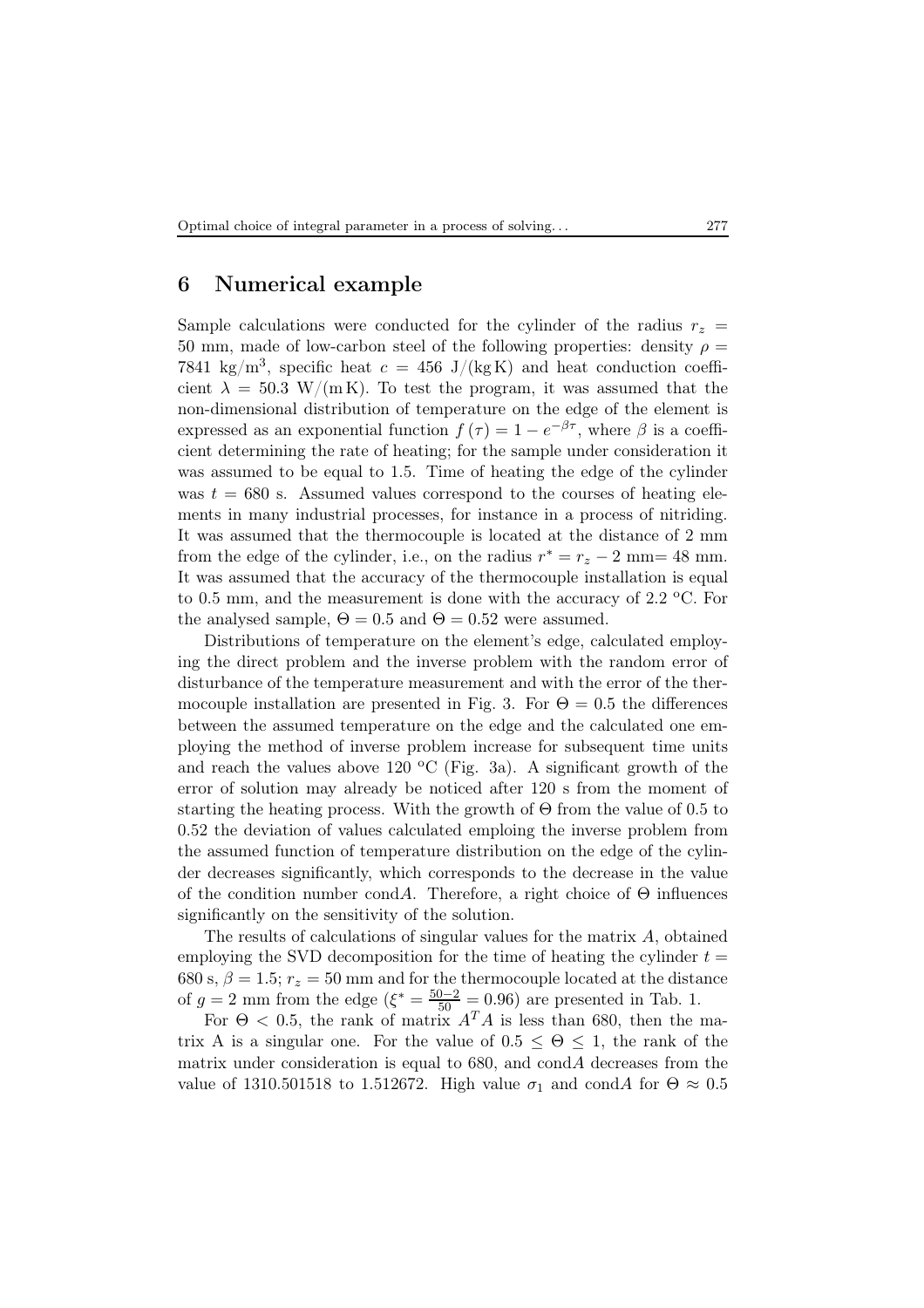

Figure 3: Distribution of temperature on the edge of the cylinder calculated on the basis of solving the direct problem (dp), the inverse problem with the error of the thermocouple location  $(r = r^* + \delta r^*)$  and random disturbance of temperature (ip\_random+) for  $\beta = 1.5$ ;  $t = 680$  s;  $r_z = 50$  mm, the thermocouple located  $g = 2$  mm from the edge, and for parameter  $\Theta = 0.5$  (a) and  $\Theta = 0.52$  (b).

Table 1: Values  $\sigma_r$  of the minimum  $(\sigma_r > 0)$  and  $\sigma_1$  of the maximum singular value for the matrix  $A$ , rank of the matrix  $\overline{A}$  (rank $A$ ) and condition number cond $\overline{A}$  for different values of Θ.

| Θ           | $\sigma_1$  | $\sigma_r$ | $\text{cond} A$ | rankA |
|-------------|-------------|------------|-----------------|-------|
| 0, 0.1, 0.2 | 0           | 0          | $\infty$        |       |
| 0.3         | $\infty$    | 0          | $\infty$        | 547   |
| 0.4         | $\infty$    | 0          | $\infty$        | 544   |
| 0.5         | 1312.261387 | 1.001343   | 1310.501518     | 680   |
| 0.51        | 75.269699   | 1.001343   | 75.168758       | 680   |
| 0.52        | 37.806790   | 1.001343   | 37.756090       | 680   |
| 0.6         | 7.572991    | 1.001342   | 7.562839        | 680   |
| 0.7         | 3.786683    | 1.001342   | 3.781610        | 680   |
| 0.8         | 2.524479    | 1.001340   | 2.521100        | 680   |
| 0.9         | 1.893365    | 1.001339   | 1.890834        | 680   |
|             | 1.514694    | 1.001337   | 1.512672        | 680   |

 $(\Theta > 0.5)$  causes the solution to be very sensitive to disturbances of the temperature measurement; whereas, with the growth of  $\Theta$  the sensitivity of the temperature distribution on the edge of the cylinder to disturbances of the temperature measurement inside the cylinder decreases significantly.

## 7 Summary

This paper presents analytical and numerical solution to the inverse problem for unsteady heat exchange in the cylinder. The physical object was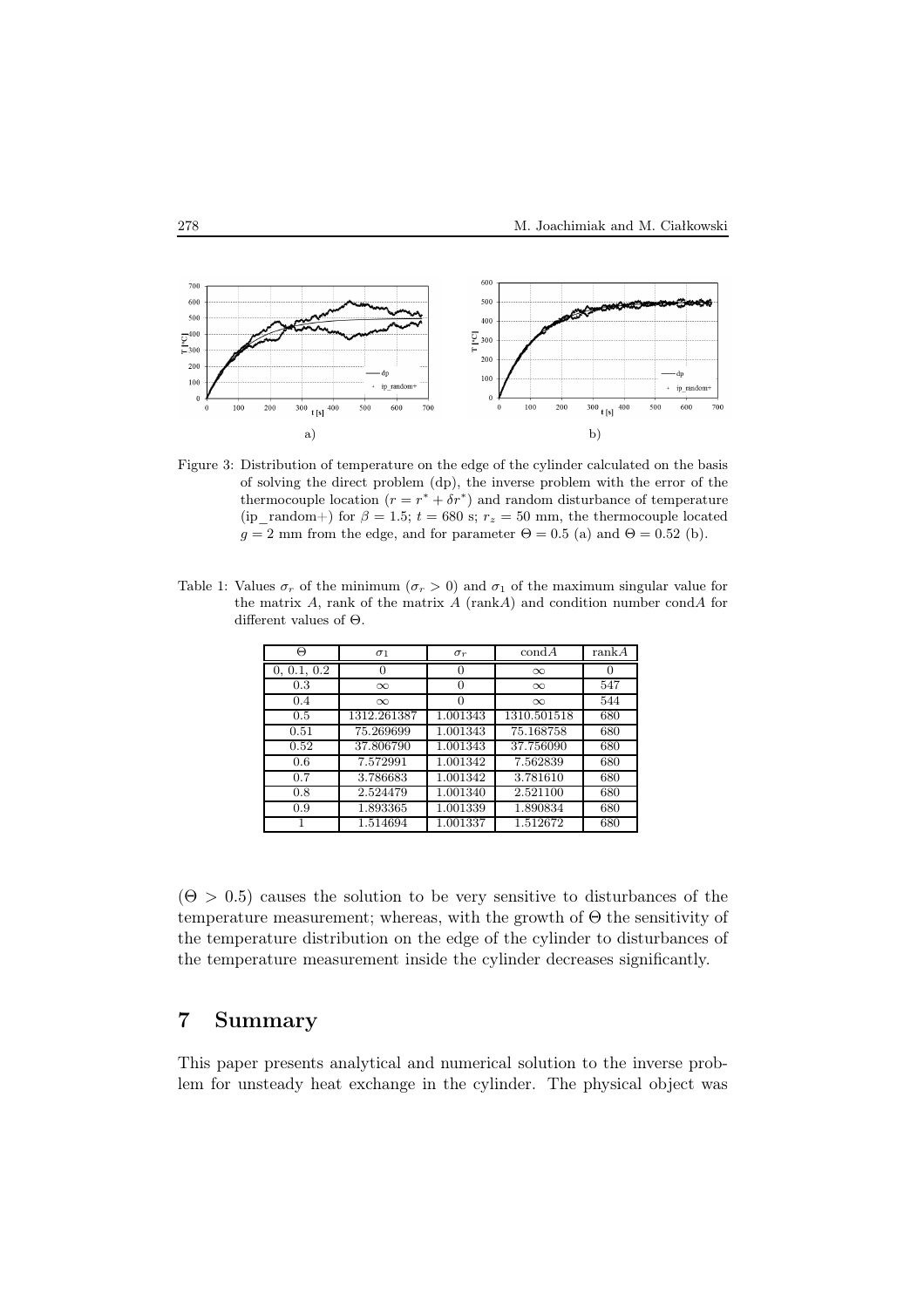the cylinder of low-carbon steel of the diameter of 100 mm. While solving the direct problem it was assumed that the edge of the element was heated according to the function  $f(\tau) = 1 - e^{-\beta \tau}$ . It was assumed that the thermocouple is located at the distance of 2 mm from the edge and the accuracy of its location equals to  $\pm 0.5$  mm, and the temperature measurement is done with the accuracy of  $\pm 2.2$  °C. The influence of the value of the integration parameter  $\Theta$  on the sensitivity of the solution was considered. The sensitivity of the solution to the matrix equation  $A\chi = B$  to an inaccurate location of the thermocouple and the stochastic error of the temperature measurement depends significantly on the value of Θ. With the occurrence of the random error of the temperature measurement for  $\Theta = 0.5$  the maximum error of temperature,  $\Delta T_{\text{max}}$ , determined on the edge of the element, reached the value above 120 °C; while for  $\Theta = 0.52 \Delta T_{\text{max}} \approx 25 \text{ °C}$ . On the basis of research conducted it can be concluded that a right choice of the value  $\Theta$  during numerical integration may result in obtaining a solution that is significantly less sensitive to disturbances of the measurement data.

Acknowledgements This paper was prepared within the frames of grant NCN No. 4917/B/T02/2010/39

Received 18 June 2014

### References

- [1] Ciałkowski M.J., Grysa K.W.: On a certain inverse problem of temperature and thermal stress fields. Acta Mech. 36(1980), 169–185.
- [2] Ciałkowski M., Grysa K.: A sequential and global method of solving an inverse problem of heat conduction equation. J. Theor. Appl. Mech.  $48(2010)$ , 1, 111-134.
- [3] Han-Taw Chen Xin-Yi Wu: Investigation of heat transfer coefficient in twodimensional transient inverse heat conduction problems using the hybrid inverse scheme. Int. J. Numer. Meth. Eng. 73(2008), 107–122.
- [4] Ciałkowski M.: A sequential and global method of solving an inverse problem of heat conduction equation. In: Proc. XIII Symposium on Heat and Mass Transfer, 2007 (in Polish).
- [5] Taler J., Zima W.: Solution of inverse heat conduction problems using control volume approach. Int. J. Heat Mass Tran. 42(1999), 1123-1140.
- [6] Duda P., Taler J.: Numerical method for the solution of non-linear twodimensional inverse heat conduction problem using unstructured meshes. Int. J. Numer. Meth. Eng. 48(2000), 881–899.